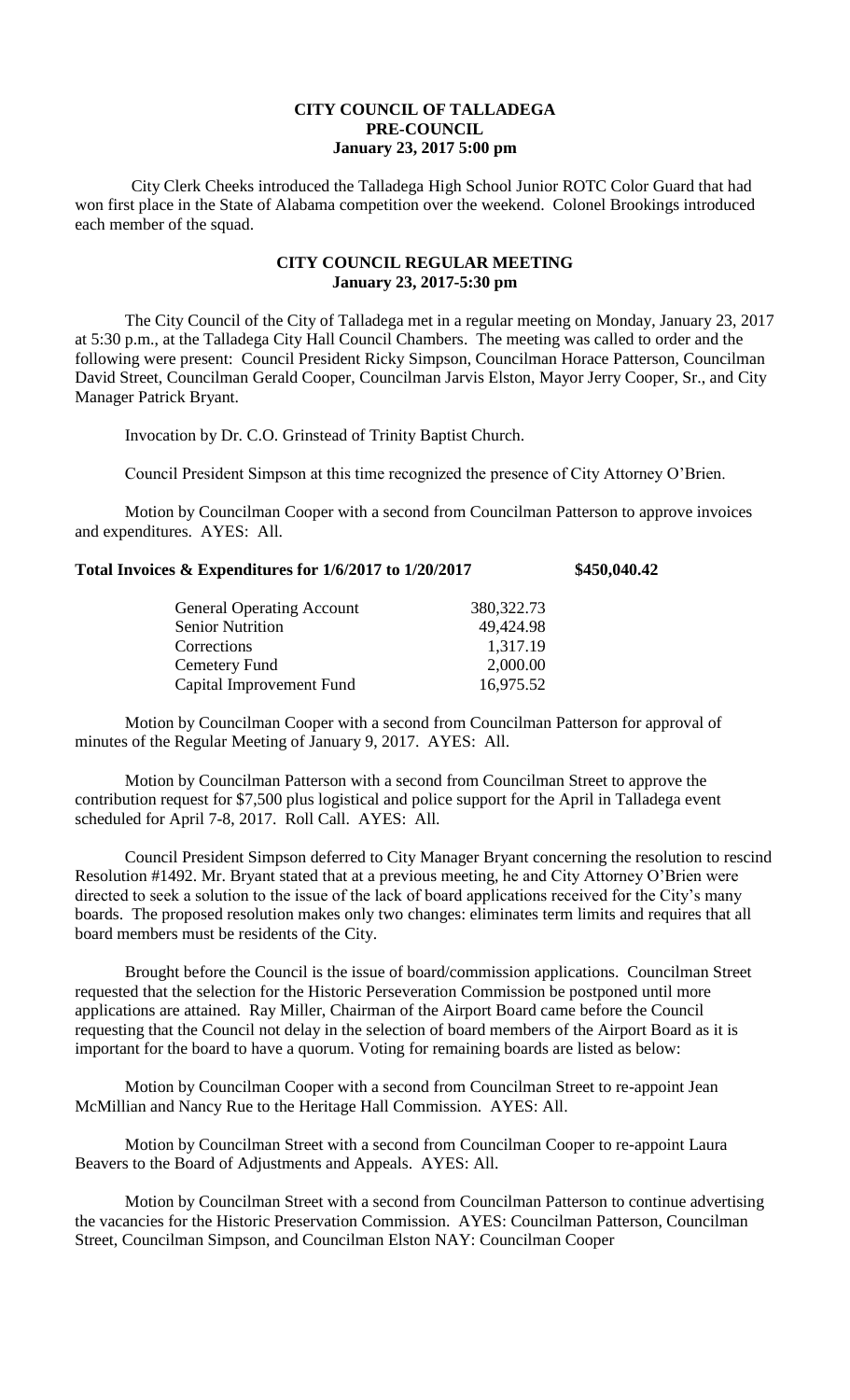Motion by Councilman Simpson with a second from Councilman Patterson to re-appoint Rex Griffin and Hubert Hubbard to the Airport Board. AYES: All.

Brought before the Council are the meeting dates for February. Due to a holiday in February, the next Council meetings are scheduled for February 6<sup>th</sup> and February 23<sup>rd</sup>.

For Council and public information, the 2017 Severe Weather Preparedness Sales Tax Holiday is scheduled for February  $24<sup>th</sup>$  and ending February  $26<sup>th</sup>$ , 2017.

**Resolution #4080** approving the purchase of a table at the Chamber of Commerce Awards Luncheon.

Motion by Councilman Patterson with a second from Councilman Cooper for the approval of Resolution #4080. Roll Call. AYES: All.

**Resolution #4081** repealing Resolution No. 1492 and setting forth municipal policy regarding of appointments to City Boards and Commissions.

Motion by Councilman Patterson with a second from Councilman Street for the approval of Resolution #4081. Roll Call. AYES: All.

**Resolution #4082** approving a contract with Alabama Teen Challenge (ATC) for janitorial services at a cost not to exceed \$14,000.00.

Motion by Councilman Cooper with a second from Councilman Patterson for the approval of Resolution #4082. Roll Call. AYES: All.

**Resolution #4083** approving a contract with Municipal Workers Compensation Fund Inc. for the City's Workers Compensation Policy at a cost of \$274,549.00.

Motion by Councilman Patterson with a second from Councilman Street for the approval of Resolution #4083. Roll Call. AYES: All.

Motion by Councilman Patterson with a second from Councilman Street to approve the invoices and expenditures for the Water Department. AYES: All.

| Water Department Expenditures for 1/11/17 to 1/19/17 |            | \$567,388.99 |
|------------------------------------------------------|------------|--------------|
| Operations & Maintenance                             | 188,855.36 |              |
| Revenue                                              | 378,533.63 |              |

**Resolution #4084** approving a contract with Municipal Workers Compensation Fund Inc. for the Water Department's Workers Compensation Policy at a cost of \$56,733.00.

Motion by Councilman Elston with a second from Councilman Cooper for the approval of Resolution #4084. Roll Call. AYES: All.

**Resolution #4085** approving a contract with InSite Engineering for sewer inspection services for a cost not to exceed \$182,550.00.

**Resolution #4086** approving a contract with InSite Engineering for design and CEI services for sludge processing equipment project at the Waste Water Treatment Plant at a cost not to exceed \$164,500.00.

**Resolution #4087** approving a contract with InSite Engineering for design and CEI services for the upgrades of process equipment at the Water Treatment Plant at a cost not to exceed \$17,500.00.

 Motion by Councilman Patterson with a second from Councilman Street for the approval of Resolution #4085- #4087. Roll Call. AYES: All.

City Manager Bryant informed the Council that he would be attending the ACCMA Conference on Wednesday until Friday. He also stated that he will be leaving Purchasing Director Hanner in charge but will be reachable via text message and email. He also wished to thank the community for their support of the Talladega College band.

Mayor Cooper stated that he was proud of Talladega College and the Talladega Junior High School Color Guard.

Councilman Cooper also commented that he was proud of Talladega College.